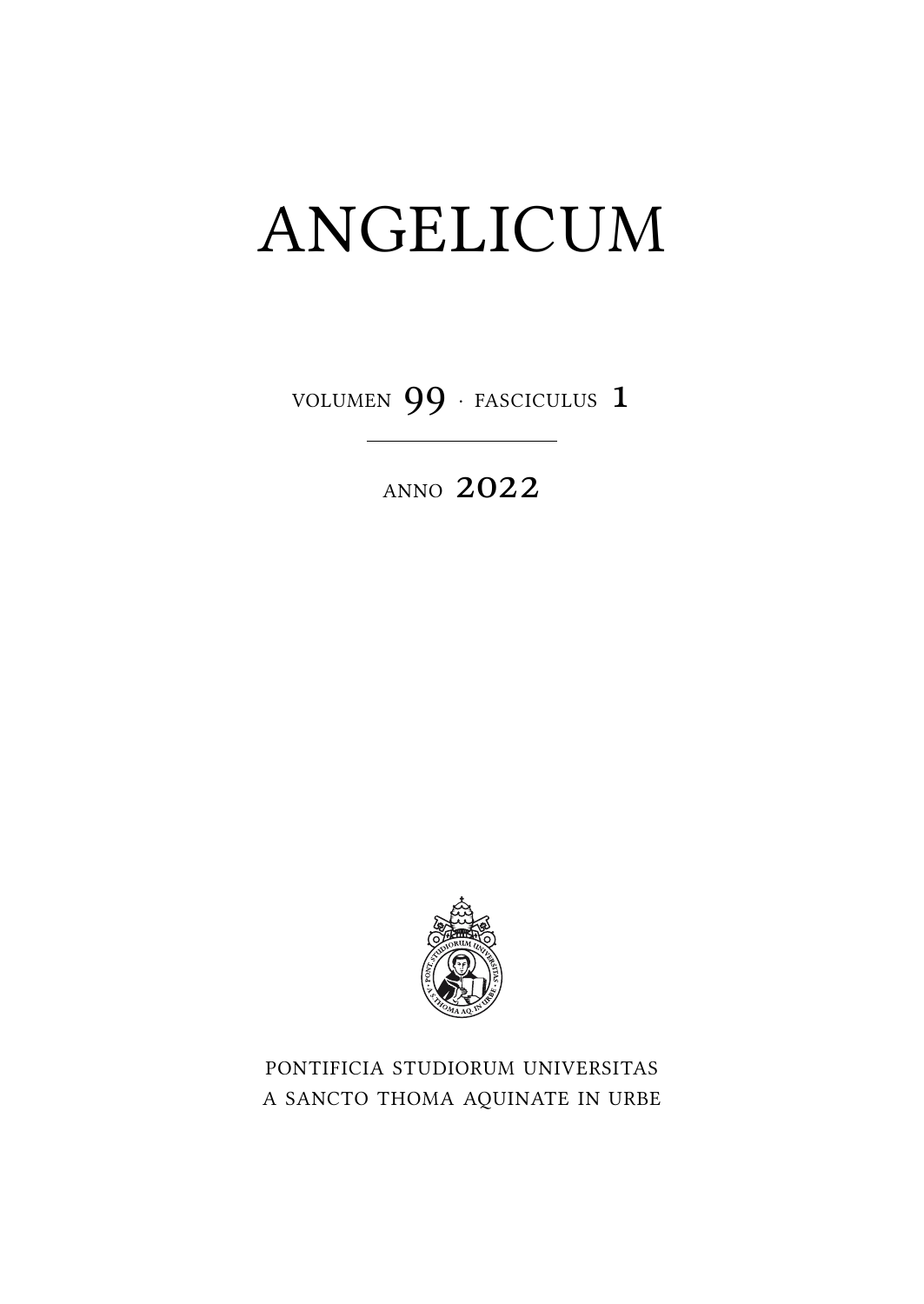## SUMMARIUM

## **DISSERTATIONES**

| AMERICO MIRANDA, La preghiera per i catecumeni (Discorso 58).<br>La via dell'iniziazione cristiana nei discorsi al popolo                                                                                                        | 9   |
|----------------------------------------------------------------------------------------------------------------------------------------------------------------------------------------------------------------------------------|-----|
| VAGNER SANAGIOTTO, CLÁUDIA CAMARA<br>e AURELIANO PACCIOLLA<br>A síndrome de burnout na Vida Religiosa Consagrada feminina:<br>as contribuições da vida em comunidade                                                             | 39  |
| NOTAE E COMMUNICATIONES ACCADEMICAE                                                                                                                                                                                              |     |
| Free Live-stream Conference<br>presented by the Angelicum Thomistic Institute:<br>Renewing Mystical Theology: The Link Between Theological Doctrine<br>and Spiritual Practice in Medieval Spiritualities.<br>26-27 February 2021 |     |
| BERNHARD BLANKENHORN, O.P.<br>Albertus Magnus on Contemplative Ascent to God:<br>The Purification of Mind and Senses                                                                                                             | 67  |
| DENIS CHARDONNENS, OCD<br>L'agire trinitario nella contemplazione della verità divina,<br>secondo il Commento di s. Tommaso d'Aquino al Vangelo                                                                                  | 91  |
| ALESSANDRA BECCARISI<br>Philosophy and Spirituality in the works of Meister Eckhart                                                                                                                                              | 135 |
| PAUL D. HELLMEIER, O.P.<br>Union with God through the intellectus agens and the unum<br>in nobis in Dietrich of Freiberg and Berthold of Moosburg                                                                                | 149 |